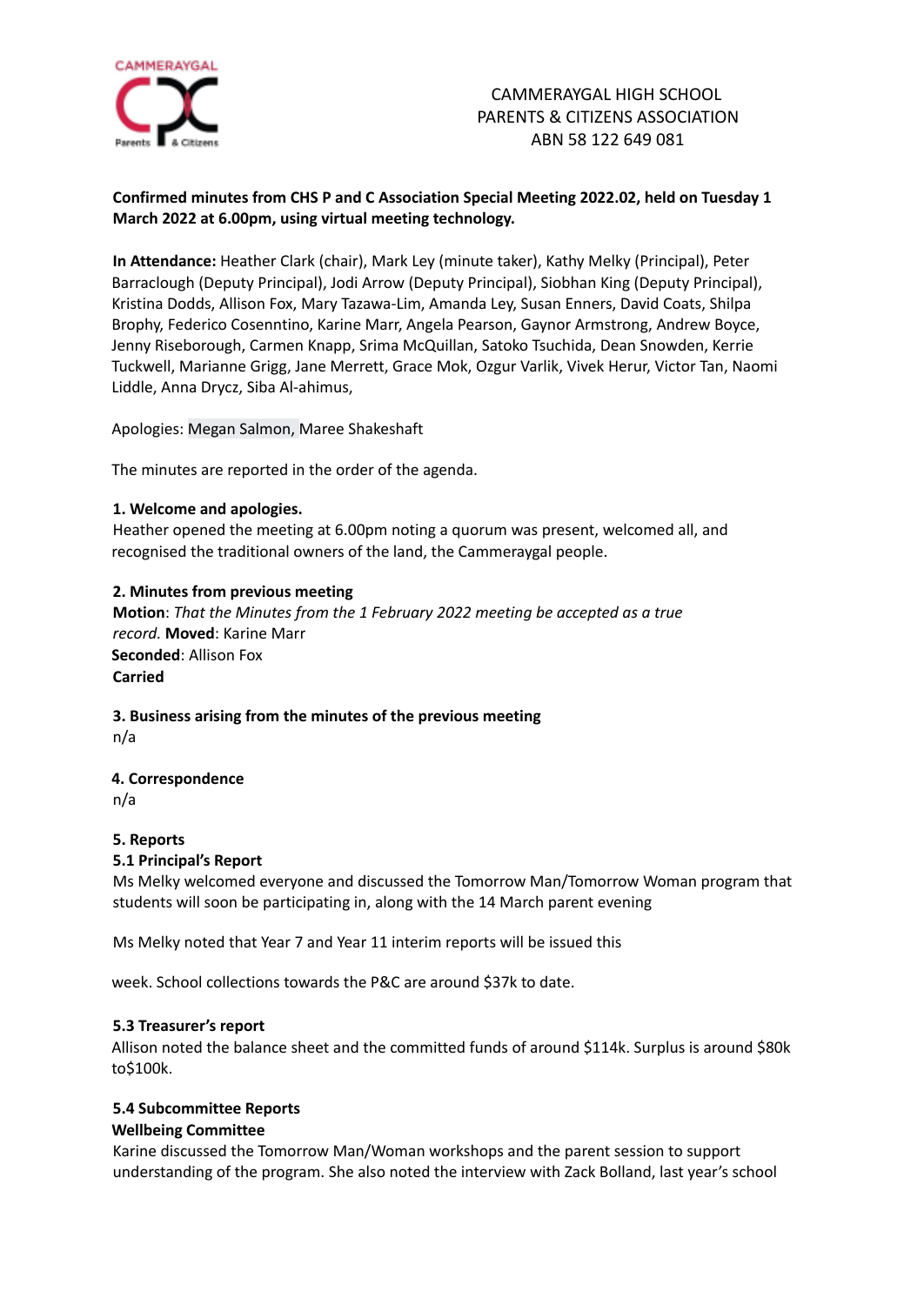Dux, in the gall'sletter containing lots of helpful, inspiring and practical advice for all students. She is



CAMMERAYGAL HIGH SCHOOL PARENTS & CITIZENS ASSOCIATION ABN 58 122 649 081

looking for other students from different years to be involved in similar advice sessions. Srima encouraged other parents to attend the TM/TW session as it provides valuable life-long information.

## **Social Committee**

Richard discussed the rescheduled Welcome Drinks in Term 2 on Thursday 12 May 2022. Also noted the opportunity for a sausage sizzle/bake sale in the upcoming Federal election.

## **Sport Committee**

- Heather read the update from Hettie Jamieson, Sports Admin Coordinator. A summary below: **● Netball** - grading and teams have been finalised, with Team allocation letters being sent out to players in the next couple of days. Registrations are complete, however participation is low. Training will commence next week for all teams**.**
	- **● Basketball -** There is a shortage of coaches across all sports currently. We have implemented a model of a Head Coach overseeing the training sessions delivered by Junior and Assistant Coaches. We are currently in Round 5 of Comp 1. There have been a few teams which have moved divisions, with more changes happening next week. We have had great feedback on holding the training at Norths Indoor Sports Centre and are planning on keeping it there for Comp 1 which runs to the end of Term 2.
	- **● Football (Soccer) -** We held a very successful inaugural grading for the Year 7 students at Waverton Park. We will be registering an U13 boys team and a U14 girls team with North Sydney United.
	- **● Speed & Agility -** Rich Frost is running the very popular Speed & Agility Program on Wednesday afternoon weekly at St Leonard Park. The price is reduced to allow students to join at any stage throughout the term, so please contact Sports Admin if interested.

## **Uniform subcommittee**

Mary advised that the first uniform sale of the year will be Sunday April 3 at Green Park Cammeray Scout Hall. Donations of clean, quality uniforms greatly appreciated at the school offices.

## **Environment Subcommittee**

Kristina discussed the tunnel digging around the Cammeray Skate Park and sports fields and failure to apply appropriate environmental practices. North Sydney Council have unanimously passed a motion strongly opposing the tunnel and noting the impacts on local children and school communities.

## **Communications Subcommittee**

Susan asked everyone to join the Facebook group (currently 455 members). Will look to add new events such as TW/TW sessions for the CHS parent community.

## **6. General Business**

## **6.1 Auditor replacement and funding request**

Allison spoke to the motion noting the request to appoint new auditor**s. Motion:** *That the P&C approve the change in auditor and funding \$800 for audit fee.* **Moved**: Heather Clarke **Seconded**: Karine Marr